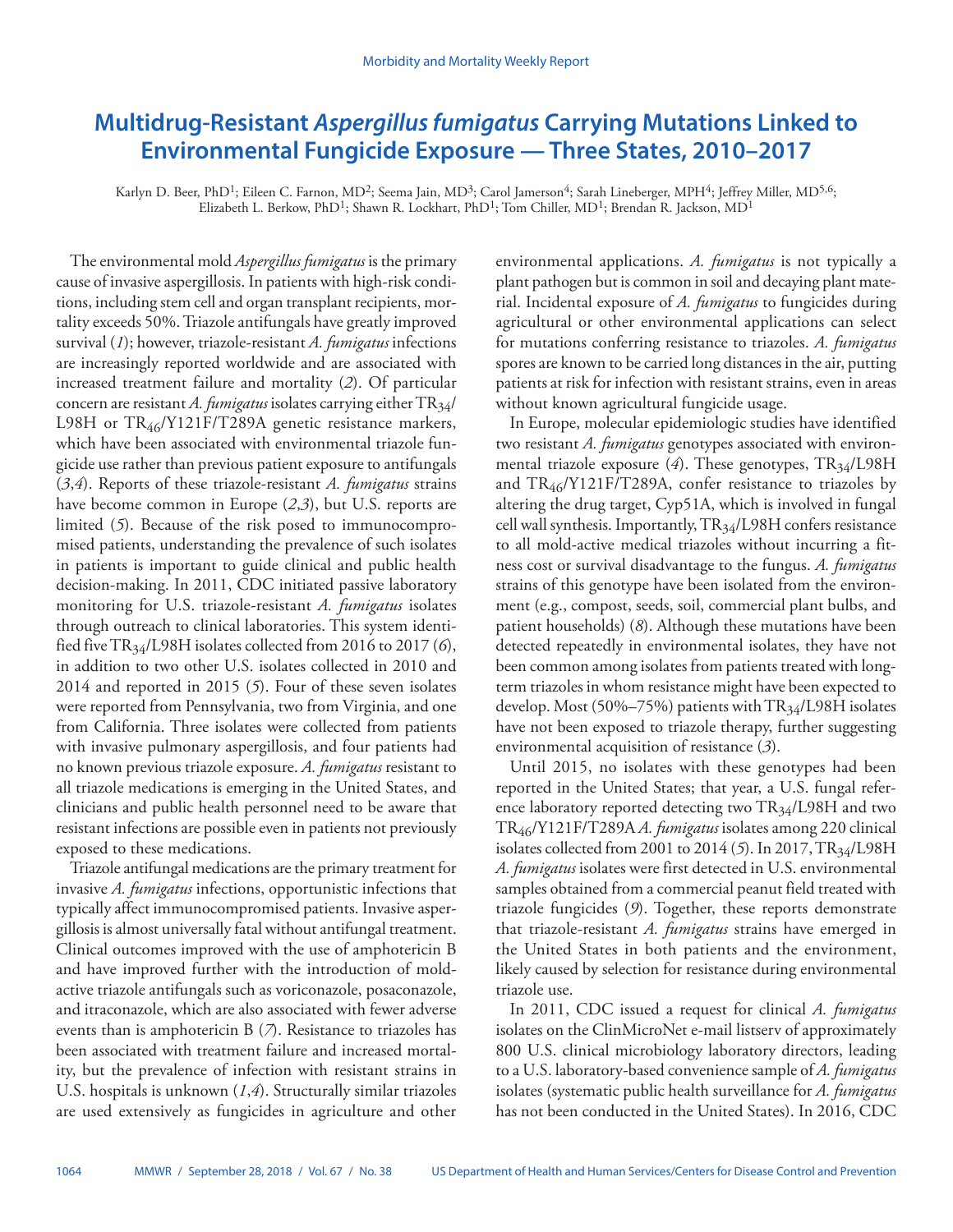received the first  $TR_{34}/L98H$  isolate through this passive monitoring system, and an additional four have been identified to date among approximately 2,300 total isolates received (*6*). Together, these five and the two previously reported isolates (5) represent the first seven  $TR_{34}/L98H$  isolates identified in the United States (Table). This report provides epidemiologic and clinical descriptions of the patients associated with these *A. fumigatus* triazole-resistant isolates.

# **Clinical Summaries**

**Pennsylvania, 2010.** Following stem cell transplantation for sickle cell anemia, a woman developed graft-versus-host disease and respiratory failure. Resistant *A. fumigatus* was isolated from sputum. Despite therapy with voriconazole and caspofungin, her respiratory status worsened, and therapy was switched to amphotericin B and caspofungin. She deteriorated further and died of multisystem organ failure 6 months after isolate collection.

**Pennsylvania, 2014.** A man with *A. fumigatus* colonization following lung transplantation initially was treated with long-term voriconazole followed by itraconazole. He was hospitalized with bacterial and viral pneumonia, developed clinical invasive pulmonary aspergillosis, and was treated with itraconazole and caspofungin, followed by posaconazole and caspofungin, then inhaled amphotericin B. Resistant *A. fumigatus* was isolated from a bronchoalveolar lavage. With worsening clinical status and persistently positive *A. fumigatus* cultures, therapy was switched to liposomal amphotericin B and caspofungin; however, bronchoscopy indicated ongoing fungal infection. He died from multisystem organ failure approximately 2 months after isolate collection.

**Pennsylvania, 2016.** A woman with sarcoidosis and invasive pulmonary aspergillosis was treated with low-dose voriconazole because of vision-associated side effects at higher doses. Respiratory symptoms had worsened at the time of sputum collection, and when the resistant *A. fumigatus* isolate was identified, therapy was changed to caspofungin for 12 months. Following therapy, the patient was clinically stable with no radiographic evidence of progression to chronic cavitary pulmonary aspergillosis or aspergilloma.

**Pennsylvania, 2017.** A resistant *A. fumigatus* isolate was collected by bronchoalveolar lavage from a woman with chronic obstructive pulmonary disease, interstitial pulmonary fibrosis, and hypersensitivity pneumonitis, while she was hospitalized for hydropneumothorax and bacterial pneumonia secondary to trauma; no antifungal treatment was given. The patient died of complications of her hydropneumothorax thought to be unrelated to *A. fumigatus*.

**Virginia, 2016, case 1.** A man who visited Virginia from Guatemala was hospitalized for acute bronchitis 3 weeks after his arrival. Resistant *A. fumigatus* was isolated from sputum during this hospitalization. No antifungals were administered, and the patient was discharged to primary care.

**Virginia, 2016, case 2.** A woman with cystic fibrosis had resistant *A. fumigatus* isolated from sputum at an outpatient visit 2 days before hospital admission for a cystic fibrosis exacerbation. While hospitalized, she received steroids and antibiotics but not antifungals. She was later discharged with oral antibiotics.

**California 2017.** A woman with a history of chronic obstructive pulmonary disease requiring inhaled corticosteroids, chronic heart failure, and chronic kidney disease was evaluated as an outpatient for a productive cough. Sputum cultures grew *A. fumigatus*, and IgG antibody to *A. fumigatus* was twice the normal value. She was not started on antibiotics or antifungals.

# **Discussion**

*A. fumigatus* strains with mutations conferring resistance to mold-active triazole agents have been found in clinical and environmental specimens in the United States. In total, 10 U.S. clinical isolates with these genotypes (seven  $TR_{34}/L98H$ and three TR46/Y121F/T289A) have been reported (*5*,*10*). Together, these reports likely underrepresent the number of U.S. isolates because aspergillosis and *A. fumigatus* colonization are not reportable in any state and few laboratories perform susceptibility testing for *Aspergillus* species. Four of the seven patients with  $TR_{34}/L98H$  were not treated with antifungal therapy following culture; these four isolates, all from sputum or bronchoalveolar lavage, likely reflected *A. fumigatus* colonization rather than infection. However, the presence of highly resistant *A. fumigatus* strains in patient isolates suggests that U.S. clinicians need to be aware of the risk for triazole-resistant aspergillosis. Notably, four patients had no known exposure to antifungal medications before culture of the resistant isolate, supporting possible environmentally acquired resistance.

The five isolates identified at CDC during 2016–2017 were collected from patients who did not share health care facilities, procedures, or county of residence, arguing against shared health care acquisition. Given that *A. fumigatus* can undergo selection for antifungal resistance during triazole fungicide exposure in the environment, and spores of resistant strains might be transmitted through the air and inhaled, further exploration of triazole fungicide use and presence of triazoleresistant *A. fumigatus* in these areas is warranted.

The findings in this report are subject to at least two limitations. First, among the seven *A. fumigatus* isolates with the TR34/L98H mutations identified in the United States to date, four were collected in Pennsylvania, two in Virginia, and one in California. These three states contributed only 28% of all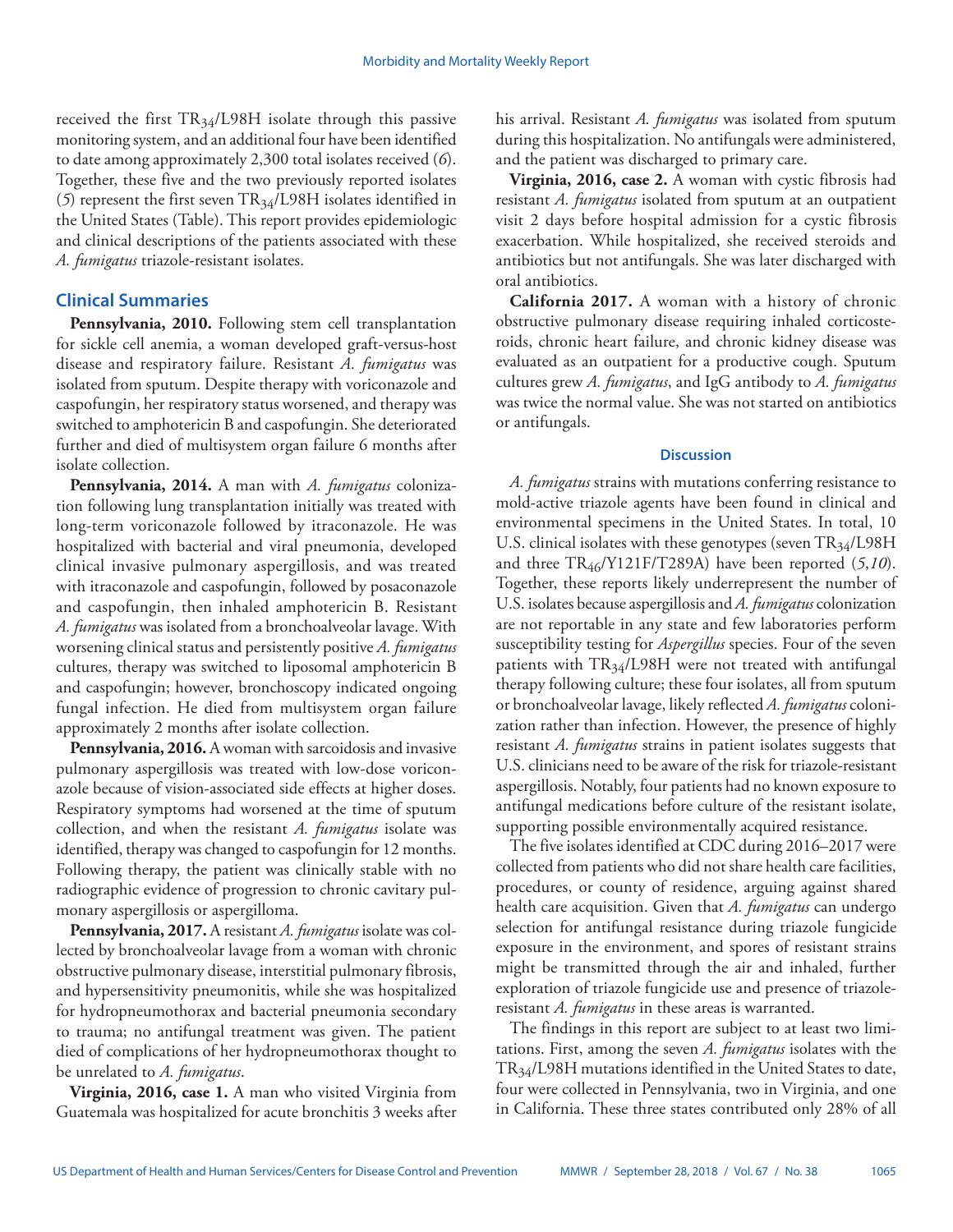#### **TABLE. Characteristics of seven patients from whom TR34/L98H triazole-resistant** *Aspergillus fumigatus* **was isolated — California, Pennsylvania, and Virginia, 2010–2017**

| State of<br>origin        | Collection<br>year | Source     | Cyp51<br>genotype             | Age<br>range<br>(yrs) | Sex | Underlying disease                                                                                                                   | Known<br>previous<br>triazole<br>exposure? | <b>Previous</b><br>triazole<br>exposure<br>description                                                                                                                        | Colonization<br>versus<br>infection<br>(suspected)* | Antifungal<br>treatment                       | Outcome               |
|---------------------------|--------------------|------------|-------------------------------|-----------------------|-----|--------------------------------------------------------------------------------------------------------------------------------------|--------------------------------------------|-------------------------------------------------------------------------------------------------------------------------------------------------------------------------------|-----------------------------------------------------|-----------------------------------------------|-----------------------|
| Pennsylvania <sup>†</sup> | 2010               | Sputum     | $TR_{34}/L98H$                | $20 - 29$             | F   | Respiratory failure<br>following stem cell<br>transplant                                                                             | Yes                                        | VRC; dose and<br>duration<br>unknown                                                                                                                                          | Infection                                           | VRC and CAS;<br>L-AmB and CAS                 | Died                  |
| Pennsylvania <sup>†</sup> | 2014               | <b>BAL</b> | <b>TR34/L98H</b>              | $40 - 49$             |     | M A. fumigatus<br>colonization following<br>lung transplant that<br>progressed to<br>multifactorial<br>pneumonia and<br>clinical IPA | Yes                                        | VRC, ITC; dose<br>and duration<br>unknown                                                                                                                                     | Infection                                           | ITC and CAS; POS<br>and CAS; L-AmB<br>and CAS | Died                  |
| Pennsylvania              | 2016               | Sputum     | TR <sub>34</sub> /L98H        | $60 - 69$             | F.  | Chronic IPA, sarcoidosis                                                                                                             | Yes                                        | VRC 200 mg/day;<br>duration<br>unknown                                                                                                                                        | Infection                                           | VRC; CAS                                      | Alive at<br>discharge |
| Pennsylvania              | 2017               | BAL        | TR <sub>34</sub> /L98H        | $80 - 89$             | F   | Hydropneumothorax<br>with history of COPD<br>and pulmonary fibrosis                                                                  | No.                                        | Inpatient<br>hospitalization,<br>primary care,<br>pulmonologist<br>and pharmacy<br>records<br>indicate no<br>record of<br>triazole or<br>other<br>antifungal<br>prescriptions | Colonization                                        | None                                          | <b>Died</b>           |
| Virginia<br>(nonresident) | 2016               | Sputum     | TR <sub>34</sub> /L98H        | $70 - 79$             |     | M Acute bronchitis and<br>lung nodules; no<br>history of<br>immunocompromise                                                         | <b>No</b>                                  | No triazole<br>history<br>available or<br>suspected<br>before<br>hospitalization<br>in Virginia;<br>patient resides<br>in Guatemala                                           | Colonization                                        | None                                          | Alive at<br>discharge |
| Virginia                  | 2016               | Sputum     | $TR_{34}/L98H$                | $20 - 29$             |     | F Cystic fibrosis                                                                                                                    | No.                                        | None reported<br>in 6 months<br>preceding<br>isolate<br>collection                                                                                                            | Colonization                                        | None                                          | Alive at<br>discharge |
| California                | 2017               |            | Sputum TR <sub>34</sub> /L98H | $80 - 89$             | F.  | COPD, chronic heart<br>failure, and chronic<br>kidney disease                                                                        | <b>No</b>                                  | No triazole<br>history<br>available or<br>suspected<br>before<br>hospitalization                                                                                              | Colonization                                        | None                                          | Alive at<br>discharge |

**Abbreviations:** BAL = bronchoalveolar lavage; CAS = caspofungin; COPD = chronic obstructive pulmonary disease; F = female; IPA = invasive pulmonary aspergillosis; ITC = itraconazole; L-AmB = liposomal amphotericin B; M = male; POS = posaconazole; VRC = voriconazole.

\* Colonization versus infection indicated based on explicit description in patient medical record or by treating physician, or, if not explicitly stated, suspicion based on public health review of record.

† Wiederhold NP, Gil VG, Gutierrez F, et al. First detection of TR34 L98H and TR46 Y121F T289A Cyp51 mutations in *Aspergillus fumigatus* isolates in the United States. J Clin Microbiol 2016;54:168–71..

CDC *A. fumigatus* isolates collected during 2015–2017, raising the possibility of geographic localization. Second, because isolates were collected through passive monitoring and not systematic surveillance, caution must be exercised when interpreting these findings.

With environmentally derived TR<sub>34</sub>/L98H triazole-resistant *A. fumigatus* detected in the United States, systematic surveillance, detailed geographic data, and data on triazole fungicide use could be important for assessing the scope of the problem and trends in resistance. Exploration of risk factors for patient acquisition might provide opportunities to prevent exposure and mitigate risk for invasive infection in susceptible populations. Clinicians and microbiologists need to be aware of the possibility of triazole-resistant *A. fumigatus* infections,